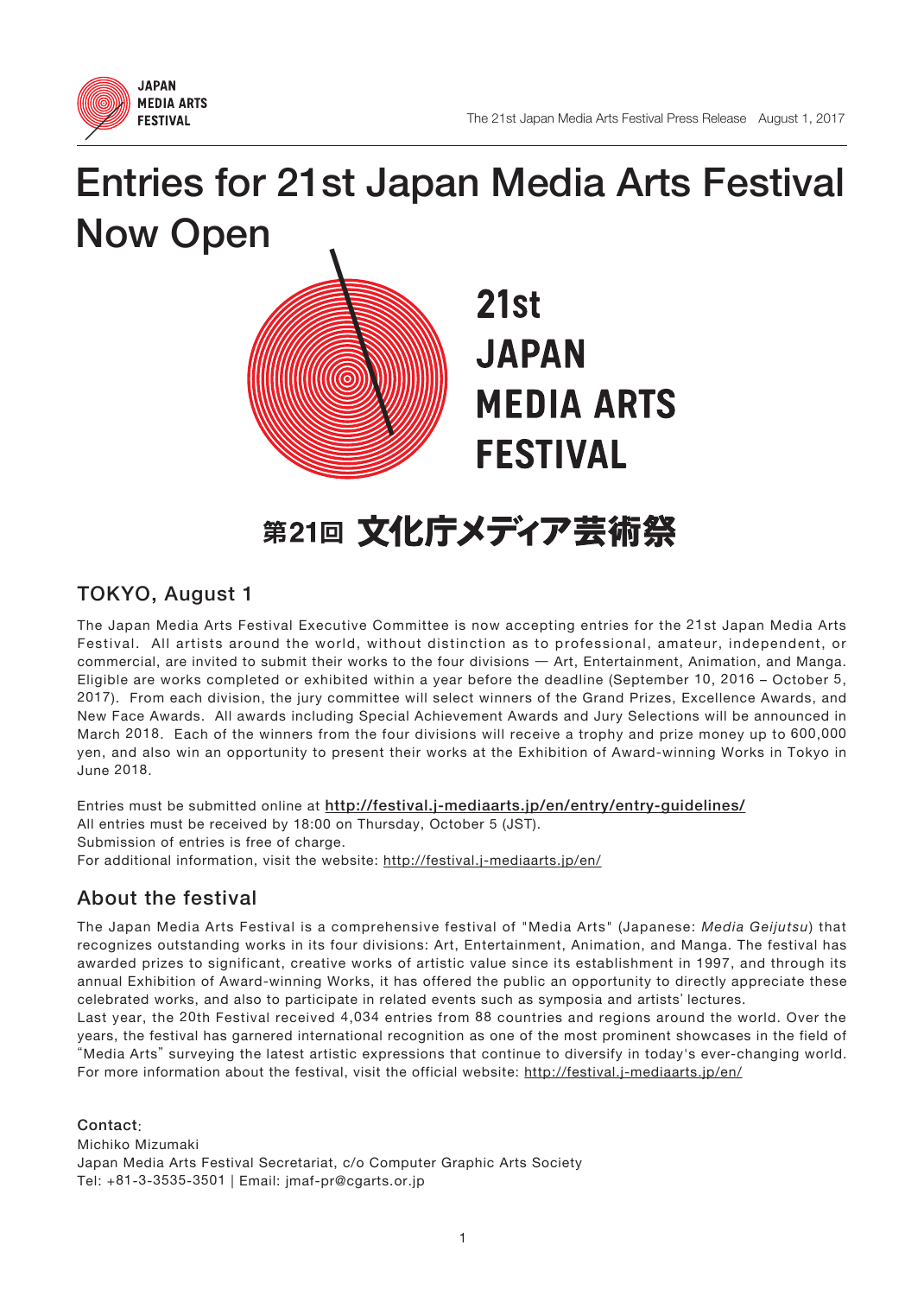

### 1. Entry Guidelines for the 21st Japan Media Arts Festival

#### Works can be submitted through our website http://festival.j-mediaarts.jp/en/entry/entry-guidelines/

Entry requires two simple steps. First, fill out the registration form. Then upload or send your artwork and related materials. All entries must be received by 18:00 on Thursday, October 5 (JST). Submission of entries is free of charge. Please go to our website http://festival.j-mediaarts.jp/en/ for further information.

### Accepting Entries in Four Divisions

#### □ Art Division

E.g. Interactive art, media installations, video works, video installations, graphic art (illustrations, photographs, computer graphics), internet art, media performances, etc.

#### □ Entertainment Division

E.g. Games (video games, online games), video/sound works (music videos, independent films, advertising video clips), gadgets, electronic devices, websites (promotional sites, open source projects), application software, etc.

### □ Animation Division

E.g. Animated feature films, animated short films, animated series, etc.

#### □ Manga Division

E.g. Manga published as books, magazines (including ongoing works), online manga read with apps, self-published manga, etc.

### **Eligibility**

 $\Box$  Works created or exhibited between September 10, 2016 and October 5, 2017 can be submitted.

\* Previously completed works updated or exhibited during this period are also accepted.

- \* Multiple submissions are permitted, but each work can only be submitted once and to a single division.
- $\square$  The entrant must hold the copyright of the work or obtain consent from the copyright holder.

 $\square$  The entrant must read and accept the rules and regulations on our website:

http://festival.j-mediaarts.jp/en/

\*All submissions will be accepted on the premise that they are in compliance with the above requirements.

#### The Awards

Based on artistic merit and creative depth, the jury committee of each division will choose winners of the Grand Prize, Excellence Awards, and New Face Awards. In addition, Special Achievement Awards will be awarded to individuals or groups who have made a valuable contribution to the field of "Media Arts." Award-winners will be announced in March 2018, and awards will be presented at the ceremony held before the Exhibition of Award-winning Works in June 2018.

| <b>Grand Prize:</b>               | Certificate*, trophy, 600,000 Japanese yen |
|-----------------------------------|--------------------------------------------|
| <b>Excellence Award:</b>          | Certificate*, trophy, 300,000 Japanese yen |
| <b>New Face Award:</b>            | Certificate*, trophy, 200,000 Japanese yen |
| <b>Special Achievement Award:</b> | Certificate <sup>*</sup> , trophy          |

Other outstanding works will be included as Jury Selections.

\*Certificates will be presented by the Minister of Education, Culture, Sports, Science and Technology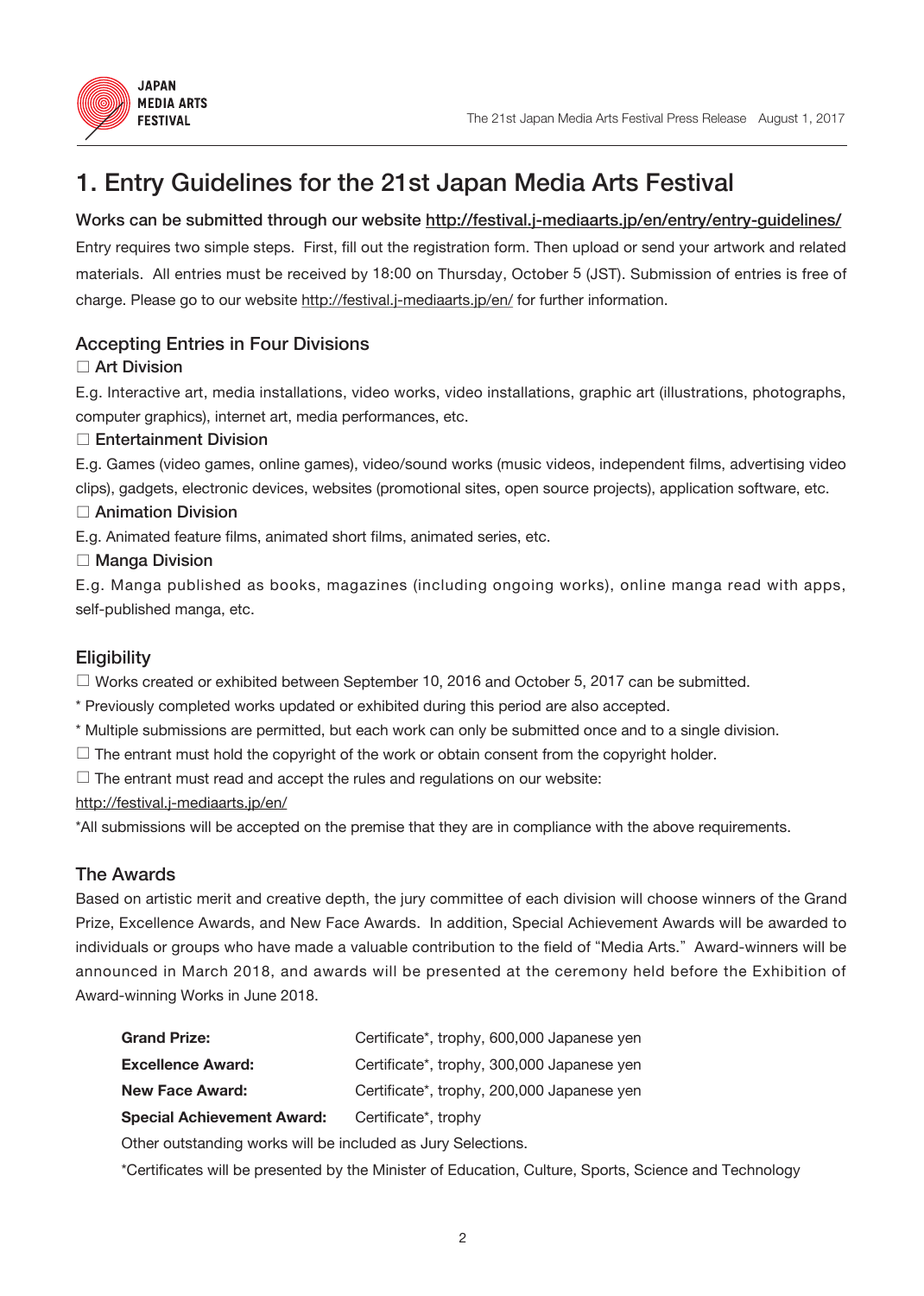



### **Exhibition of Works**

Award-winning works along with other works from the Jury Selections will be shown at the Exhibition of Award-winning Works in June 2018. Furthermore, significant works from the exhibition will be included in the "Japan Media Arts Festival Regional Exhibition" to be shown in various cities in Japan. Many of these works will also be shown at international art festivals overseas. Another opportunity for young artists whose works are awarded prizes at the festival is a residency program organized by the Agency for Cultural Affairs, Government of Japan (Bunka-cho). Selected artists will be invited to visit Japan to create new work and to discuss their work with mentors in their field.



Japan Media Arts Festival in Hiroshim 「\*Hiroshima \* Media Arts」, 2016

PARTICIPATION IN OVERSEAS MEDIA ARTS FESTIVAL, 2016 on through multip Japan Creative Centre in Singapore

Project to Support the Nurturing of Media Arts Creators, 2016

#### Important Dates

Deadline for entries 18:00, Thursday, October 5, 2017 (Japan Standard Time)

#### Announcement of Award-winning works

March, 2018

#### Awards Ceremony

Tuesday, June 12, 2018

#### Exhibition of Award-winning Works at the National Art Center in Tokyo

June 13-24, 2018

\*Further details will be announced in due course.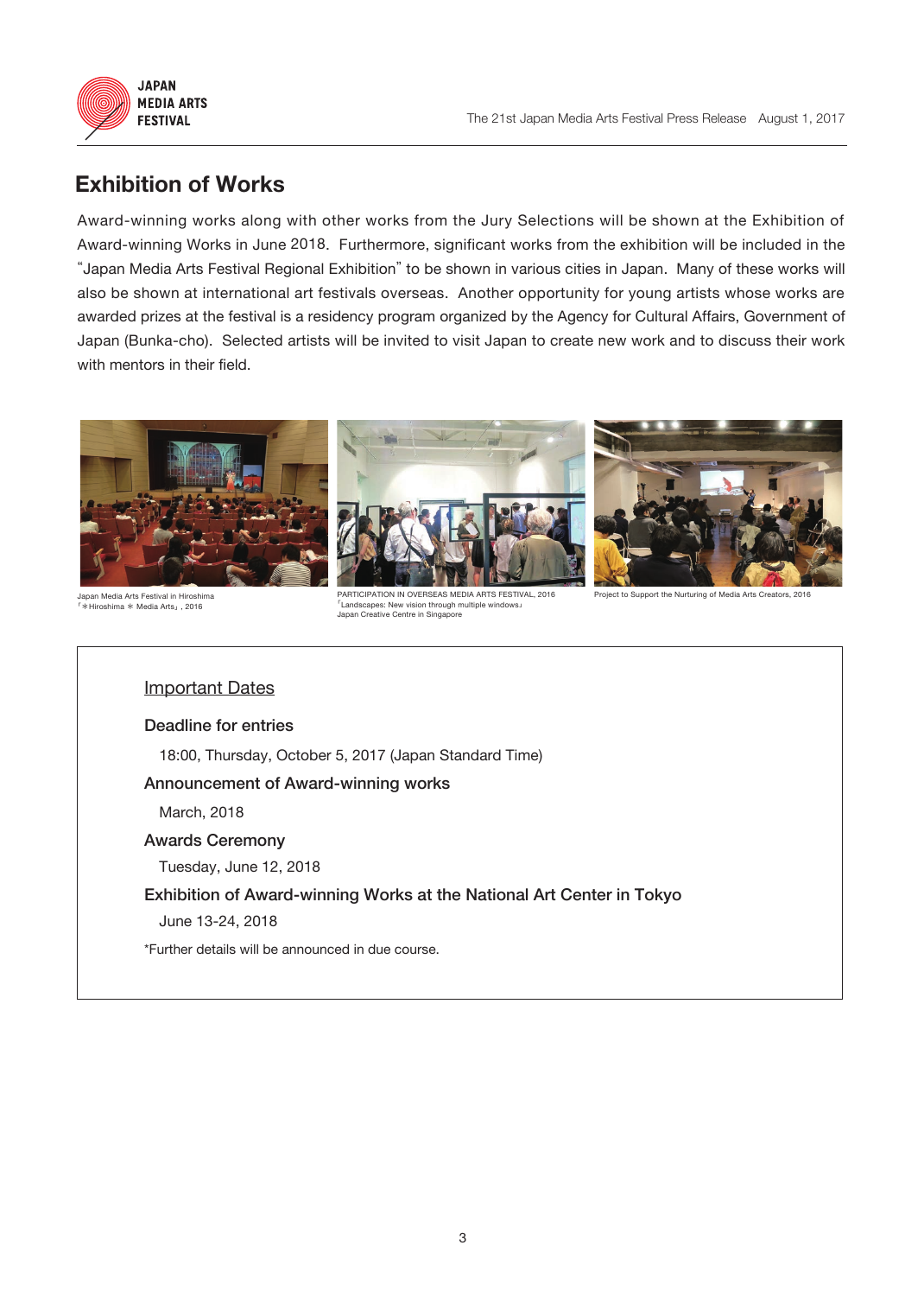



Exhibition of Award-winning Works / 19th Japan Media Arts Festival, 2016

### 2. About the Japan Media Arts Festival

### ■"Media Arts" as a microcosm of artistic expression today

"Media Arts" (Japanese: *Media Geijutsu*) is a genre of art that has evolved alongside the development of new media. With the invention of new media technology, this field has expanded dramatically, resulting in a new cultural landscape filled with unprecedented levels of artistic expression. Works of "Media Arts" become starting points for critical examination of both society and the technologies surrounding it, thereby providing common ground for discussion in a world where people's values increasingly diversify. Garnering the most recent artistic expressions of the world today, "Media Arts" is a vehicle that fosters new cultural views to inspire future generations.

### ■A multi-disciplinary festival embracing the "here and now"

The Japan Media Arts Festival has continuously explored what characterizes the present era through the presentation of diverse artistic activities utilizing information technology and media. The expansion and permeation of information technology into our culture has influenced the way we think and communicate. As these changes are incorporated into the numerous works exhibited from all over the globe, the festival becomes an opportunity to directly experience newly invented artistic expressions that transcend traditional boundaries of art and capture a sense of the "here and now." Aspects of the reality of today's world manifest in creative works found in the field of "Media Arts"; appreciating them can help us discover keys that lead us to a deeper understanding of the art and culture of our times.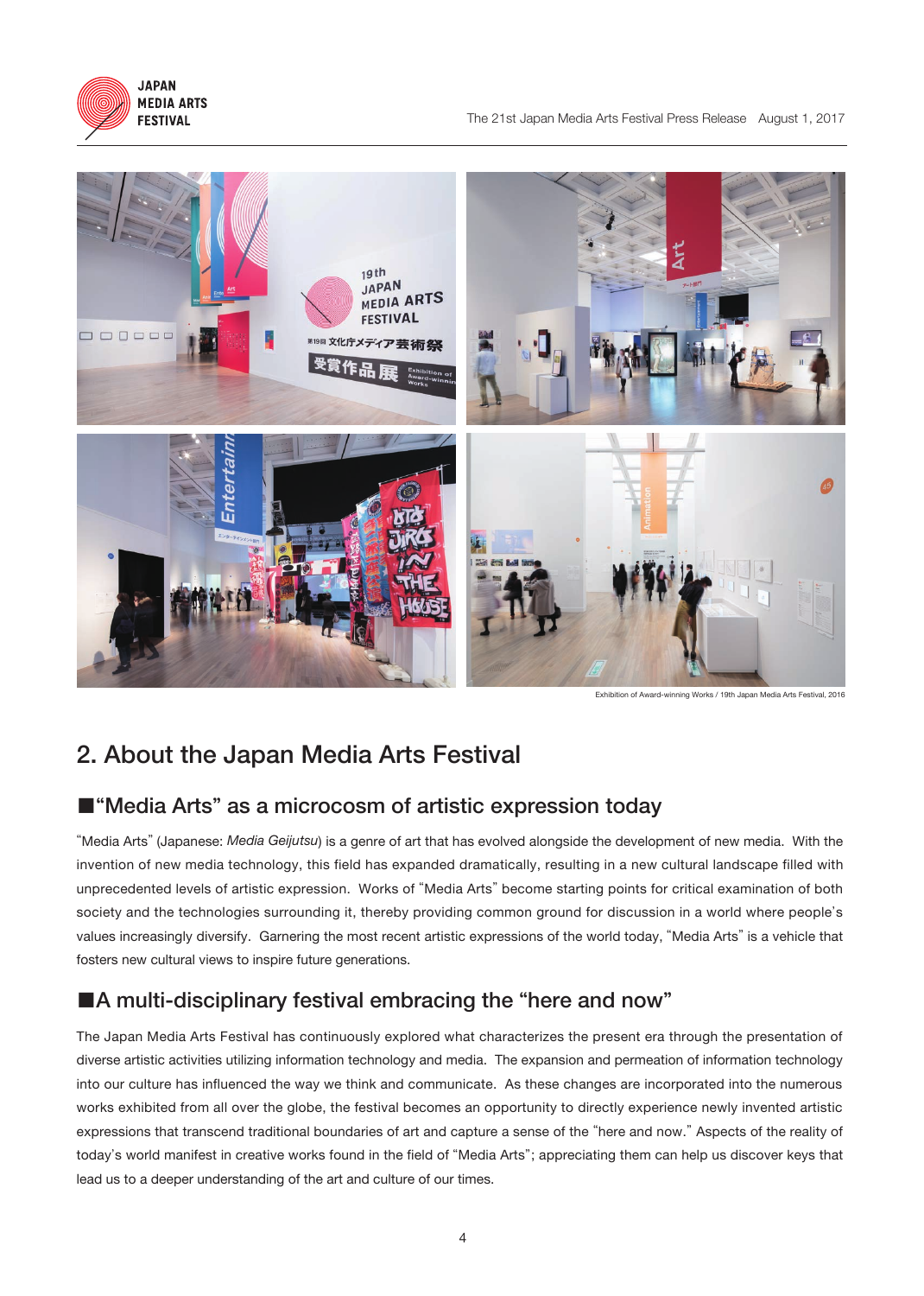



### 3. The Artworks

### The festival awaits works that manifest the "here and now."

Each year, the festival awards works that reflect on contemporary themes. Following are explanations of the four divisions along with descriptions of the Grand Prize winners in each at last year's 20th Japan Media Arts Festival.

### Art Division:

This division seeks works incorporating technology to offer unique viewpoints with a critical perspective on the contemporary world. E.g. Interactive art, media installations, video works, graphic art (including photographs), internet art, media performances, etc.

#### Grand Prize in the Art Division of the 20th Japan Media Arts Festival

A kinetic installation that visualizes the interaction of two different systems using 192 randomly activated motors. The visual output of this work is the result of the complicated interplay of the numerous elements, but this result also restricts the movement of the very elements which created it.

A thought-provoking work that could be seen as a metaphor of how our world operates, it invites the audience to re-examine the dichotomy between the elements of a system and the system as a whole.

### 『 Interface I 』 Media installation

Ralf BAECKER [Germany]

© 2016 Ralf Baecker | Photo: Bresadola+Freese, Drama Berlin

### Entertainment Division:

What does "fun" or "entertaining" actually mean? Works that challenge the definition of "fun" and offer exciting new experiences will be highly valued in this division.

E.g. Games, music videos, independent films, advertising video clips, gadgets, web promotions, open source projects, application software, etc.

#### Grand Prize in the Entertainment Division of the 20th Japan Media Arts Festival

This movie is the latest from the Tokusatsu franchise series "Godzilla," the first in twelve years. How would the Japanese fight against Godzilla if they witnessed the monster's first attack on the country today? Based on this question, the creators of this movie closely examined each step the country would have to take.

The result is a pseudo-documentary that is a realistic simulation of a horrific disaster, nothing like the previous "Godzilla" movies, and therefore attracting new audiences that would have been otherwise indifferent to Tokusatsu or monster movies.

### **『 SHIN GODZILLA 』**

Video work ANNO Hideaki / HIGUCHI Shinji [Japan]



© 2016 TOHO CO.,LTD.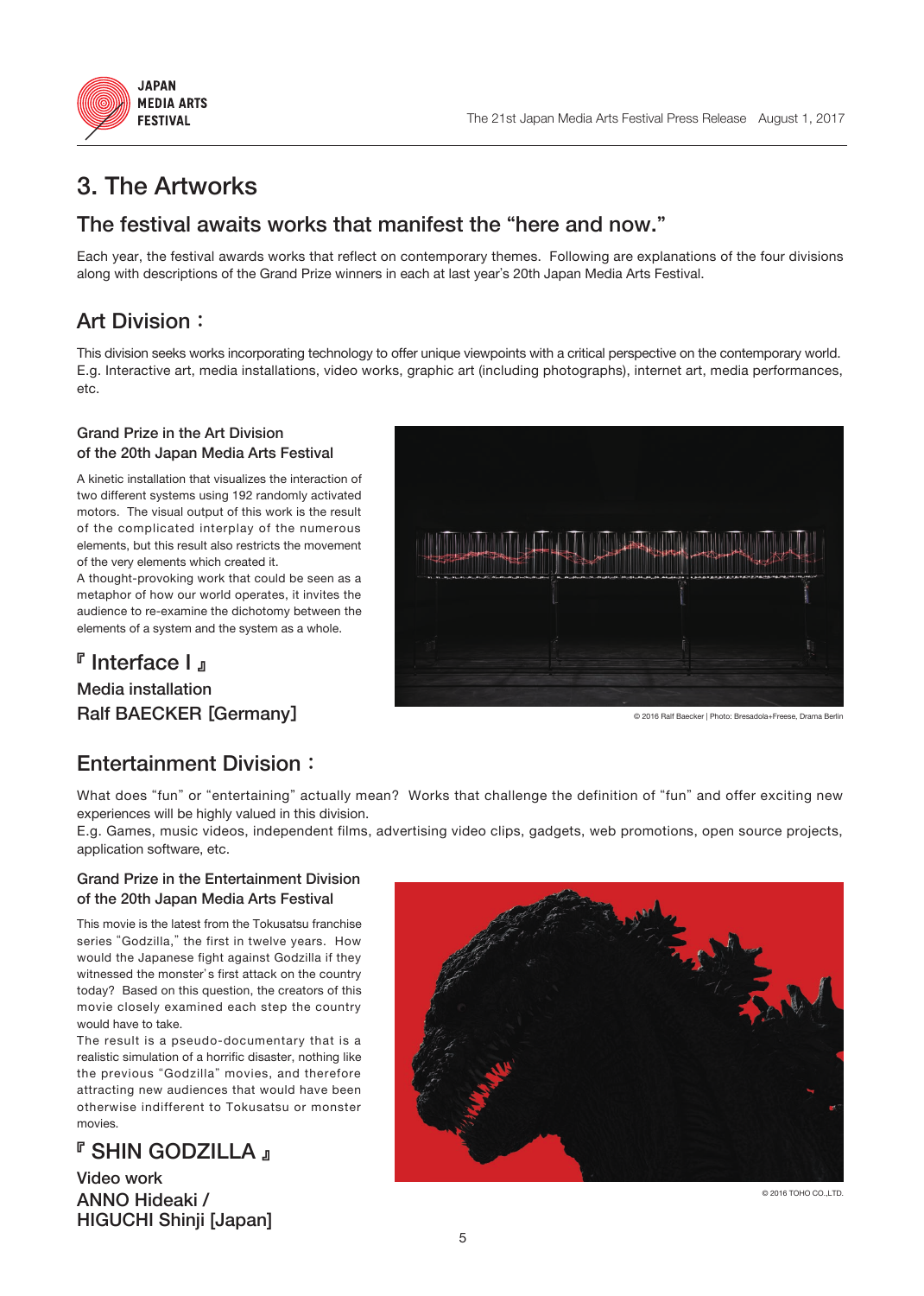

### Animation Division:

Highly perfected original works with engaging storylines and unique visual styles will be recognized in this division. E.g. Animated feature films, animated short films, animated series, hand-drawn animations, full-3DCG animations, animations combining different techniques, etc.

#### Grand Prize in the Animation Division of the 20th Japan Media Arts Festival

An animated feature film about two protagonists from different worlds, simultaneously connected with and distant from each other. The emotional "distance" the two feel creates drama, shown through astonishingly beautiful spectacular images. The creators of this film specifically chose an actual location in Japan for the setting and recreated the landscapes in the film meticulously. As these scenes are embellished with music that perfectly depicts the mood of the characters, this fantastic epic has the power to convince audiences that they are watching something "real."

### 『 your name. 』 Animated feature film SHINKAI Makoto [Japan]



© 2016 TOHO CO., LTD. / CoMix Wave Films Inc. / KADOKAWA CORPORATION East Japan Marketing & Communications,Inc. / AMUSE INC. / voque ting co.,ltd. / Lawson HMV Entertainment, Inc.

### Manga Division:

As methods of publication diversify thanks to the internet and other digital media, this division is seeing more and more works that challenge the traditional notion of manga. Works with powerful storylines that transcend cultural boundaries and reach out to the readers worldwide will be awarded in this division.

E.g. Comic books, manga published in magazines, manga published online, self-published comic books, etc.

#### Grand Prize in the Manga Division of the 20th Japan Media Arts Festival

Fascinated by jazz, a young boy named MIYAMOTO Dai dreams of becoming a professional jazz musician. This manga is a coming-of-age chronicle of the boy. Although he cannot read musical scores or recognize any jazz standards, he continues to practice playing his saxophone everyday by the river, gradually captivating the people around him with his music.

The author's pen strokes are so dynamic that they create the illusion that we are actually hearing music coming from the pages of this manga.

### 『 BLUE GIANT 』 ISHIZUKA Shinichi [Japan]



© ISHIZUKA Shinichi / SHOGAKUKAN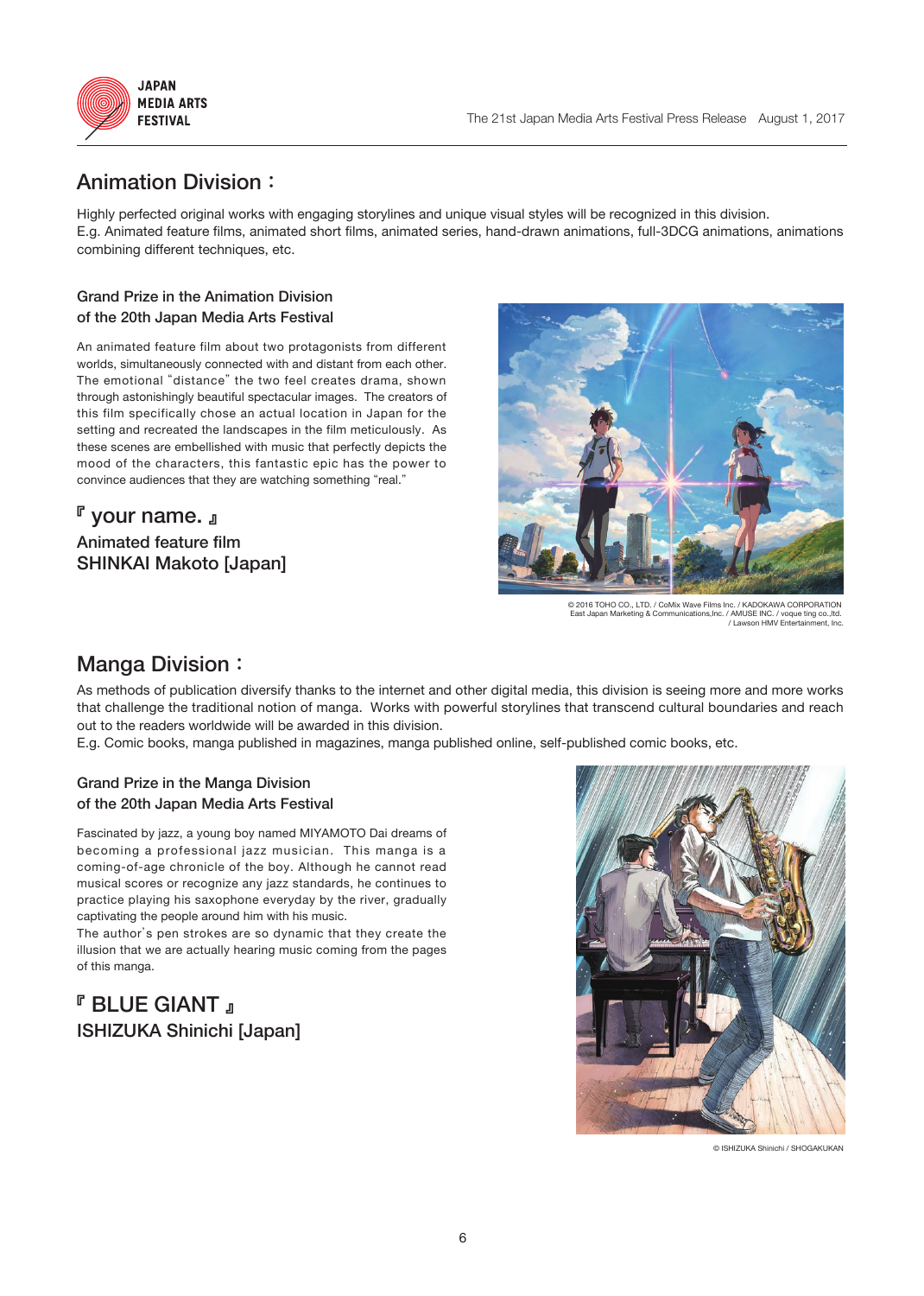

## 4. The 21st Japan Media Arts Festival Executive Committee (TBC)

| Chair                               | MIYATA Ryohei [Commissioner for the Agency for Cultural Affairs, Government of Japan]                                                                                                                                              |
|-------------------------------------|------------------------------------------------------------------------------------------------------------------------------------------------------------------------------------------------------------------------------------|
| <b>Operating Committee</b>          | AOKI Tamotsu [Director General, The National Art Center, Tokyo]<br><b>FURUKAWA Taku [Animation Artist]</b><br>TATEHATA Akira [President, Tama Art University]                                                                      |
| <b>Jury Members</b><br>Art Division | <b>FUJIMOTO Yukio [Artist]</b><br>ISHIDA Takashi [Painter, Film Artist and Associate Professor, Tama Art University]<br>NAKAZAWA Hideki [Artist]<br><b>TBA</b>                                                                     |
| <b>Entertainment Division</b>       | ENDO Masanobu [Game Creator and Professor, Tokyo Polytechnic University]<br>KUDO Takeshi [Curator, Aomori Museum of Art]<br>SATO Naoki [Art Director and Professor, Tama Art University]<br><b>TBA</b>                             |
| <b>Animation Division</b>           | MORINO Kazuma [Director and CG Artist]<br>NISHIKUBO Mizuho [Visual Director]<br>YOKOTA Masao [MD and Ph.D., Professor, Nihon University]<br><b>TBA</b>                                                                             |
| Manga Division                      | FURUNAGA Shinichi [Man of Letters and Associate Professor, Tokyo Metropolitan University]<br>KADOKURA Shima [Manga Journalist]<br>MATSUDA Hiroko [Manga Artist]<br>MINAMOTO Taro [Manga Artist and Manga Researcher]<br><b>TBA</b> |

\* Additional Jury Members will be posted on our website in the coming weeks

\* The updated information will be posted on our website.